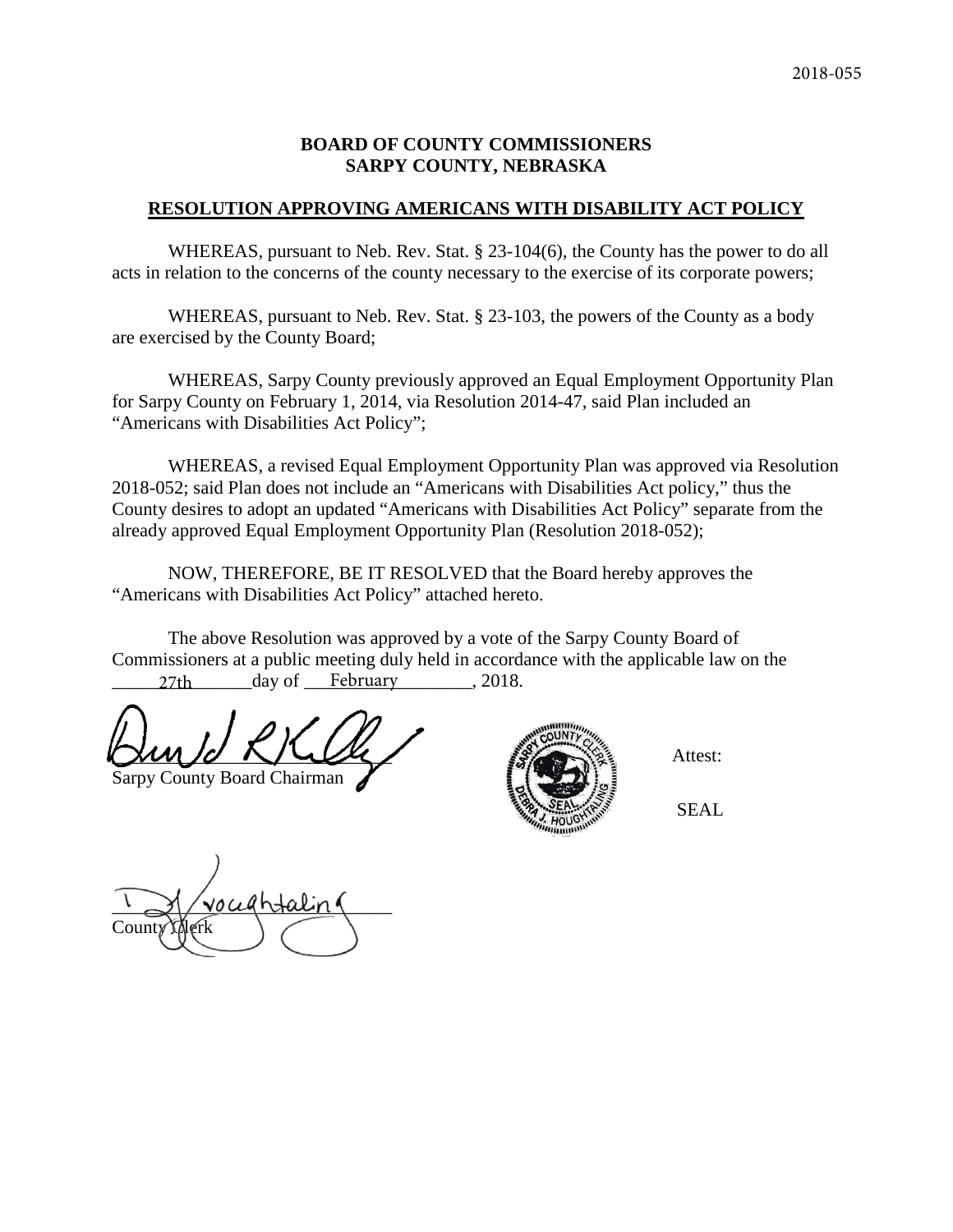# **AMERICANS WITH DISABILITIES ACT (ADA) POLICY FOR SARPY COUNTY, NEBRASKA**



**February 2018**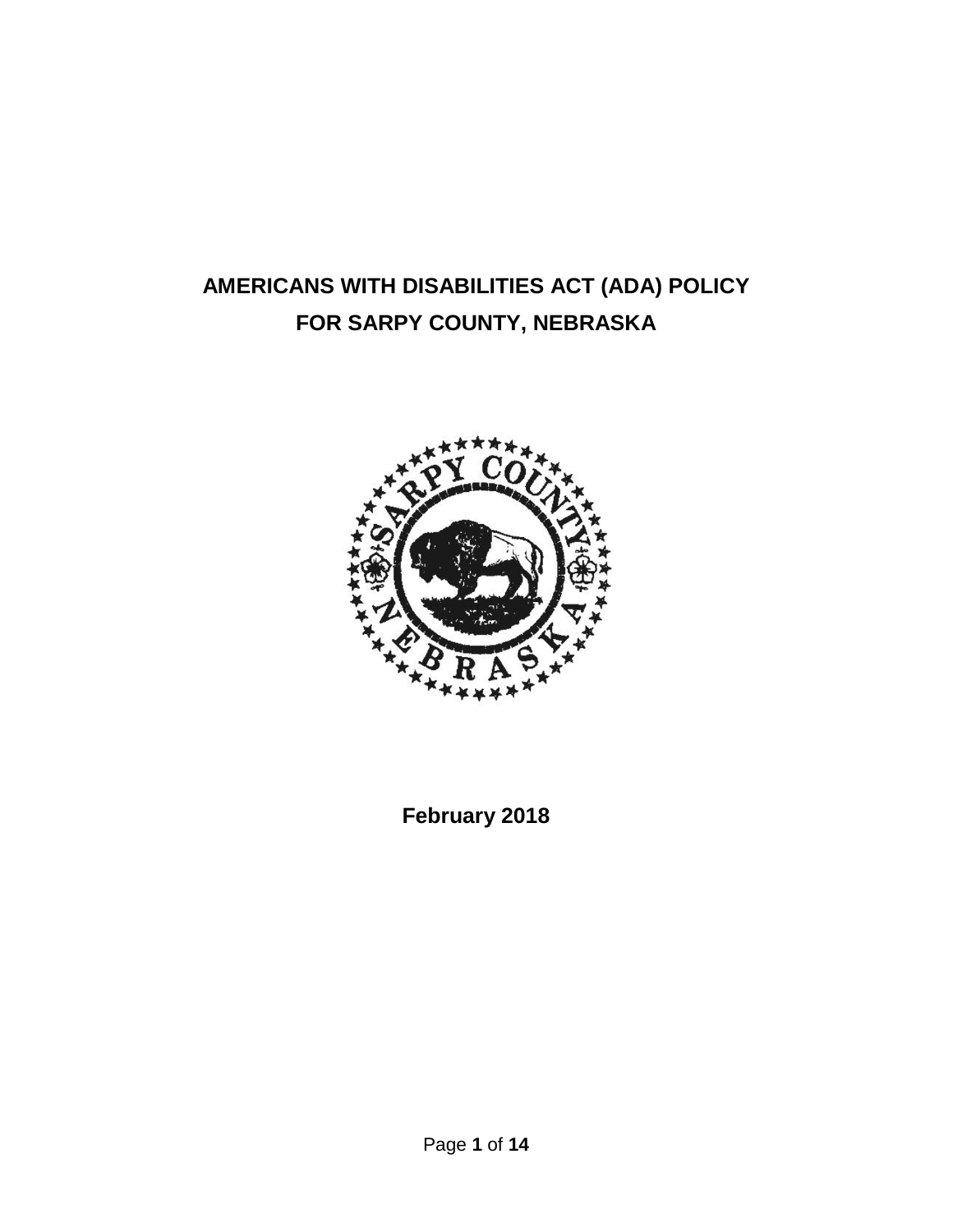## **American's With Disabilities Act Policy**

#### **I. Employment**

- a. Background: The Americans with Disabilities Act (ADA) and the Americans with Disabilities Amendments Act (ADAAA) are federal laws that require employers with 15 or more employees to not discriminate against applicants and individuals with disabilities and, when needed, to provide reasonable accommodations to applicants and employees who are qualified for a job, with or without reasonable accommodations, so that they may perform the essential job duties of the position.
- b. Policy Statement: It is the policy of Sarpy County to comply with all federal and state laws concerning the employment of persons with disabilities and to act in accordance with regulations and guidance issued by the Equal Employment Opportunity Commission (EEOC). Furthermore, it is Sarpy County's policy not to discriminate against qualified individuals with disabilities in regards to application procedures, hiring, advancement, discharge, compensation, training or other terms, conditions and privileges of employment.
- c. Procedures for Requesting a Reasonable Accommodation:
	- i. Generally, an applicant or employee must let his or her supervisor or Human Resources know that he or she needs an adjustment or change concerning some aspect of the application process, the job, or a benefit of employment for a reason related to a medical condition. An applicant or employee may request a reasonable accommodation at any time, orally or in writing, however, for record keeping purposes, employees are encouraged to use an "Accommodation Request Form."
	- ii. An individual's receipt or denial of an accommodation does not prevent the individual from making another request at a later time if circumstances change and he or she believes that an accommodation is needed due to limitations from a disability (e.g., the disability worsens or an employee is assigned new duties that require an additional or different reasonable accommodation).
	- iii. A request does not have to include any special words, such as "reasonable accommodation," "disability," or "Rehabilitation Act." A request is any communication in which an individual asks or states that he or she needs the County to provide or to change something because of a medical condition. A supervisor or Human Resources should ask an individual whether he or she is requesting a reasonable accommodation if the nature of the initial communication is unclear.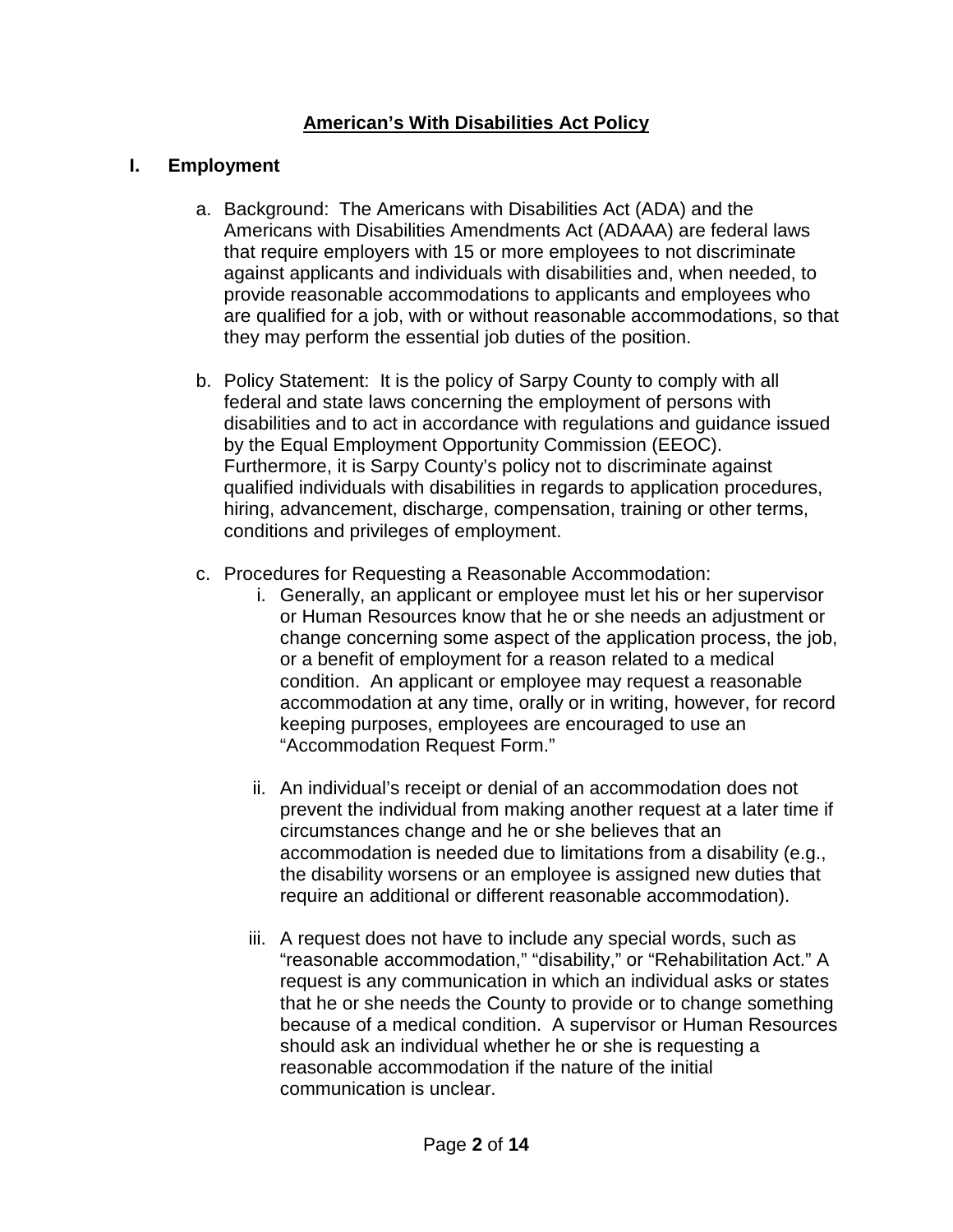- iv. A family member, health professional, or other representative may request an accommodation on behalf of an employee or applicant. For example, a doctor's note outlining medical restrictions for an employee constitutes a request for reasonable accommodation.
- v. When an individual (or third party) makes an oral request, the supervisor or Human Resources should ensure that the request is confirmed in writing.
- vi. An employee needing a reasonable accommodation on a recurring basis, such as the assistance of a sign language interpreter, must submit the request in writing only for the first request. However, the employee requesting accommodation must give appropriate advance notice each subsequent time the accommodation is needed. If the accommodation is needed on a regular basis (e.g., a weekly staff meeting), Human Resources should ensure that an employee's supervisor makes the appropriate arrangements without requiring a request in advance of each occasion.
- d. Processing the Request:
	- i. Human Resources is responsible for processing requests for reasonable accommodations. Therefore, if a supervisor receives a request, he or she should forward the request to Human Resources for processing.
	- ii. Human Resources may work closely with an employee's supervisor in responding to the request, particularly those involving performance of the job. Human Resources will need to consult with an employee's supervisor to gather relevant information necessary to respond to a request and to assess whether a particular accommodation will be effective.
- e. The Interactive Process:
	- i. After a request for accommodation has been made, the next step is for the parties to begin the interactive process to determine what, if any, accommodation should be provided. This means that the individual requesting the accommodation and Human Resources must communicate with each other about the request, the precise nature of the problem that is generating the request, how a disability is prompting a need for an accommodation, and alternative accommodations that may be effective in meeting an individual's needs.
	- ii. Human Resources will contact the applicant or employee to begin discussing the accommodation request. In some instances, Human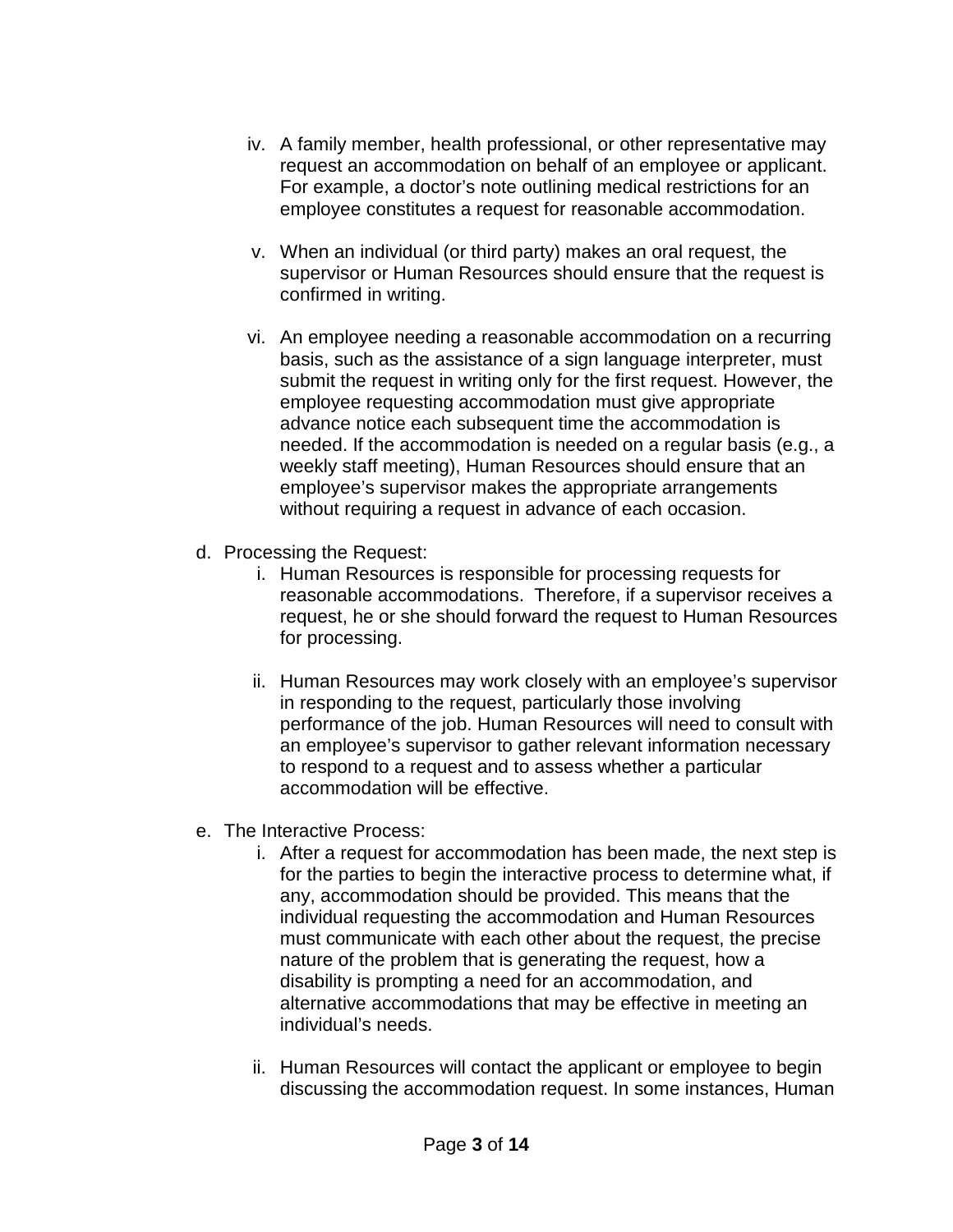Resources may need to get information to determine if an individual's impairment is a "disability" under the Rehabilitation Act or to determine what would be an effective accommodation. Such information may not be necessary if an effective accommodation is obvious, if the disability is obvious (e.g., the requestor is blind or has paraplegia) or if the disability is already known to Human Resources (e.g., the requestor previously asked for an accommodation and information submitted at that time showed a disability existed and that there would be no change in the individual's medical condition).

- iii. When practicable, both the individual making the request and the decision maker should work together to identify effective accommodations.
- iv. When a third party (e.g., an individual's doctor) requests accommodation on behalf of an applicant or employee, Human Resources should, if possible, confirm with the applicant or employee that he or she wants a reasonable accommodation before proceeding. Where this is not possible, Human Resources will process the third party's request if it seems appropriate (e.g., by granting immediate leave) and will consult directly with the individual needing the accommodation as soon as practicable.
- v. Human Resources may need to consult with other County personnel (e.g., Facilities Management, Information Systems, etc.) or outside sources to obtain information necessary to make a determination about the request.
- vi. When an applicant with a disability requests accommodation and can be reasonably accommodated without creating an undue hardship or causing a direct threat to workplace safety, he or she will be given the same consideration for employment as any other qualified applicant. Applicants who pose a direct threat to the health, safety and well-being of themselves or others in the workplace when the threat cannot be eliminated by reasonable accommodation will not be hired. Current employees who pose a direct threat to the health or safety of themselves or other individuals in the workplace will be placed on leave until an organizational decision has been made in regard to the employee's immediate employment situation.
- vii. Individuals who are currently using illegal drugs are excluded from coverage under the County ADA policy.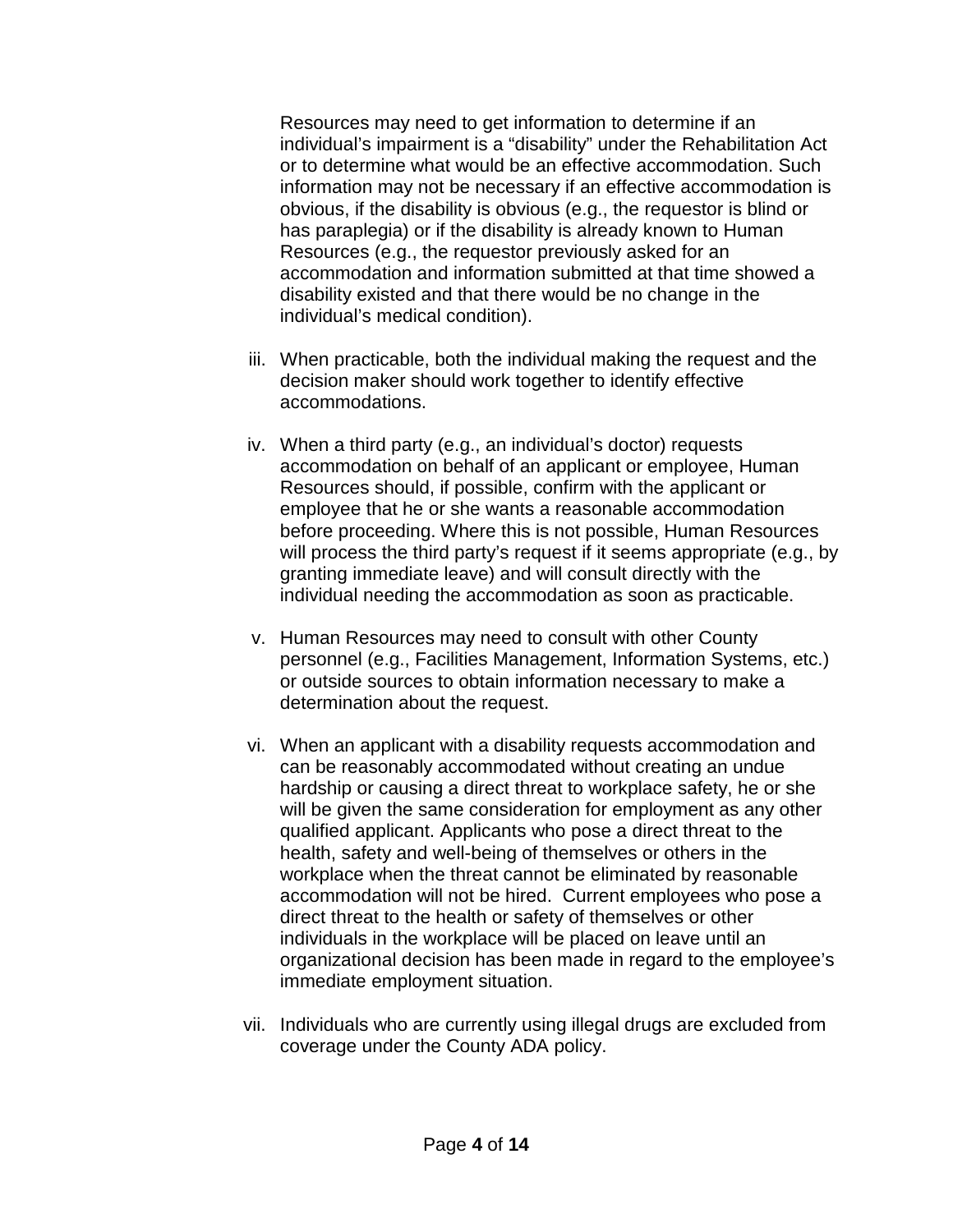- f. Requests for Medical Information:
	- i. If a requestor's disability and/or need for accommodation are not obvious or already known, Human Resources is entitled to ask for and receive medical information showing that the requestor has a covered disability that requires accommodation. A disability is obvious or already known when it is clearly visible or the individual previously provided medical information showing that the condition met the Rehabilitation Act definition. It is the responsibility of the applicant/employee to provide appropriate medical information requested by Human Resources where the disability and/or need for accommodation are not obvious or already known.
	- ii. Only Human Resources may determine whether medical information is needed and, if so, may request such information from the requestor and/or the appropriate health professional. Even if medical information is needed to process a request, Human Resources does not necessarily have to request medical documentation from a health care provider; in many instances the requestor may be able to provide sufficient information that can substantiate the existence of a "disability" and/or need for a reasonable accommodation. If an individual has already submitted medical documentation in connection with a previous request for accommodation, the individual should immediately inform Human Resources. Human Resources will then determine whether additional medical information is needed to process the current request.
	- iii. If the initial information provided by the health professional or volunteered by the requestor is insufficient to enable Human Resources to determine whether the individual has a "disability" and/or that an accommodation is needed, Human Resources will explain what additional information is needed. If necessary, the individual should then ask his or her health care provider or other appropriate professional to provide the missing information. Human Resources may also give the individual a list of questions to give to the health care provider or other appropriate professional to answer. If sufficient medical information is not provided by the individual after several attempts, Human Resources may ask the individual requesting accommodation to sign a limited release permitting Human Resources to contact the provider for additional information. Human Resources may have the medical information reviewed by an appropriate medical or occupational provider of the County's choosing, at the County's expense.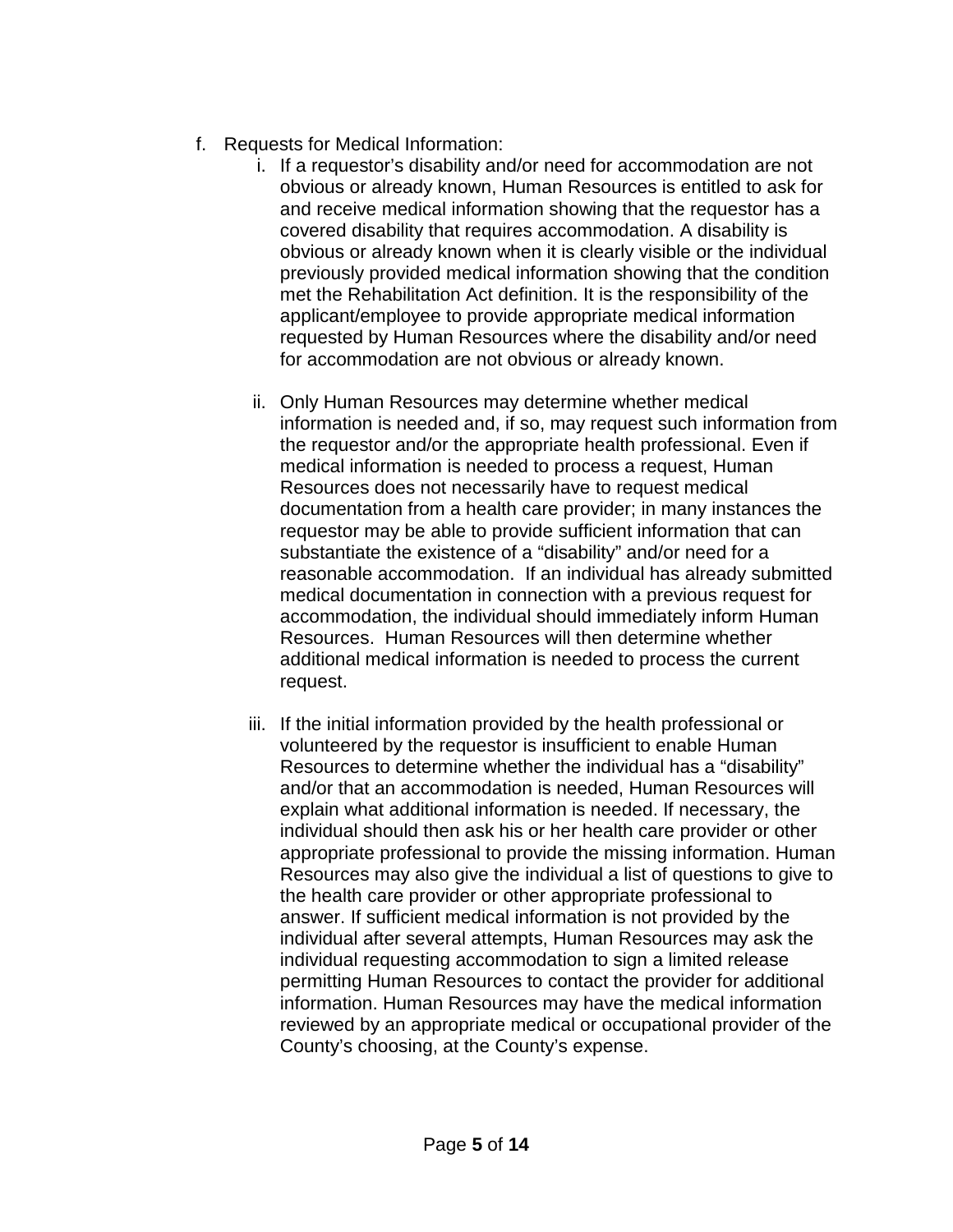- iv. In determining whether documentation is necessary to support a request for reasonable accommodation and whether an applicant or employee has a disability within the meaning of the Rehabilitation Act, Human Resources will be guided by principles set forth in the ADAAA. Specifically, the ADAAA directs that the definition of "disability" be construed broadly and that the determination of whether an individual has a "disability" generally should not require extensive analysis. Notwithstanding, Human Resources may require medical information in order to design an appropriate and effective accommodation.
- g. Confidentiality:
	- i. Under the Rehabilitation Act, medical information obtained in connection with the reasonable accommodation process must be kept confidential. This means that all medical information that Human Resources obtains in connection with a request for reasonable accommodation must be kept in files separate from the individual's personnel file. This includes the fact that an accommodation has been requested or approved and information about functional limitations. It also means that any County employee who obtains or receives such information is strictly bound by these confidentiality requirements.
	- ii. Human Resources may share certain information with an employee's supervisor or other necessary parties as necessary to make appropriate determinations on a reasonable accommodation request. Under these circumstances, Human Resources will inform the recipients about these confidentiality requirements. The information disclosed will be no more than is necessary to process the request. In certain situations, Human Resources will not necessarily need to reveal the name of the requestor and/or the office in which the requestor works, or even the name of the disability.
	- iii. In addition to disclosures of information needed to process a request for accommodation, other disclosures of medical information are permitted as follows:
		- 1. Supervisors are entitled to whatever information is necessary to implement restrictions on the work or duties of the employee or to provide a reasonable accommodation;
		- 2. First aid and safety personnel may be informed, when appropriate, *if* the disability might require emergency treatment or assistance in evacuation; and
		- 3. Government officials may be given information necessary to investigate the agency's compliance with the Rehabilitation Act.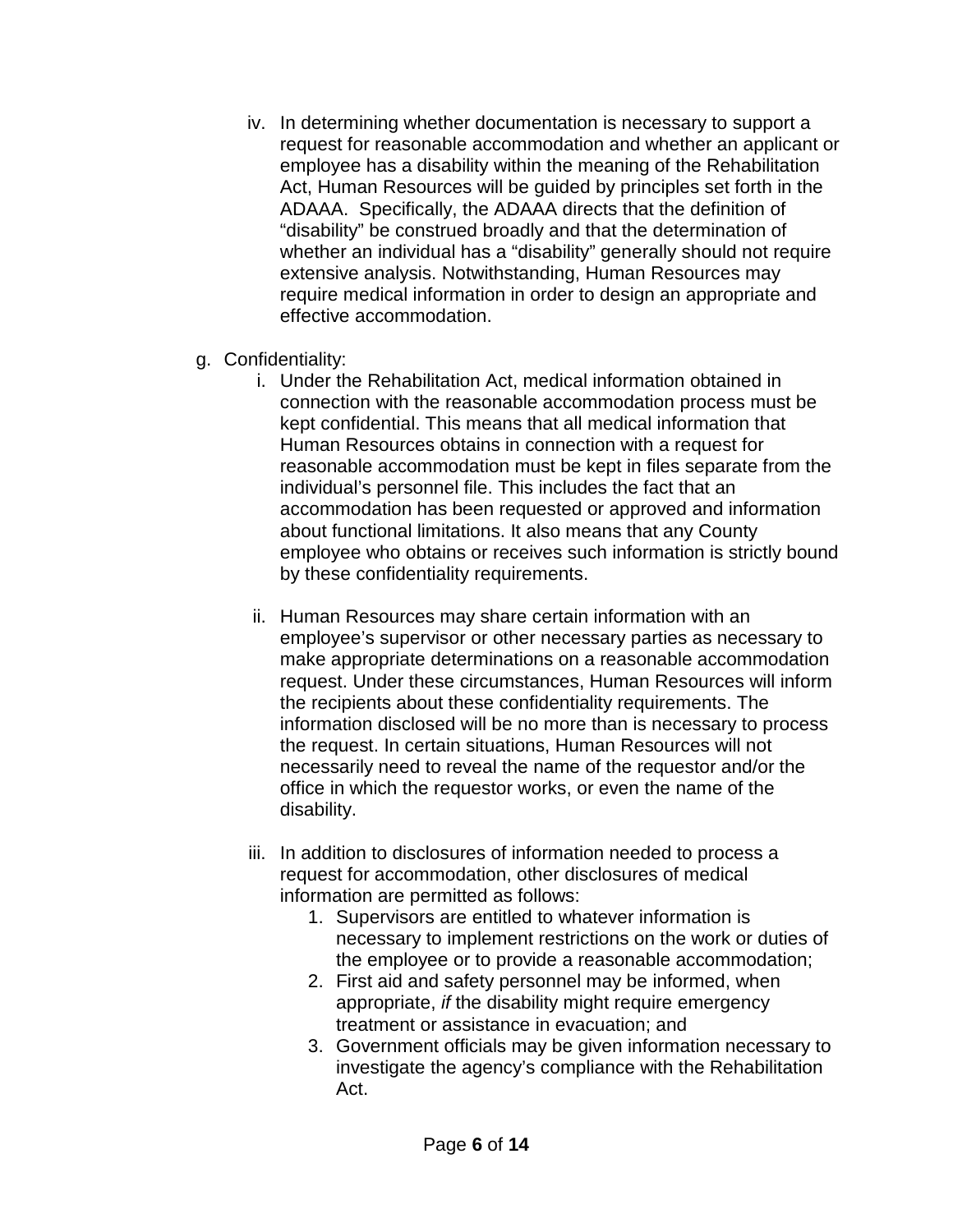- h. Time frame for processing requests and providing reasonable accommodation:
	- i. Human Resources will strive to process and complete requests as soon as reasonably possible.
	- ii. If Human Resources must request medical information or documentation from a requestor's doctor, the time frame to process the request will be extended.
	- iii. Extenuating Circumstances: These are circumstances that could not reasonably have been anticipated or avoided in advance of the request for accommodation, or that are beyond Human Resource's ability to control. When extenuating circumstances are present, the time for processing a request for reasonable accommodation and providing the interactive process will take longer than expected.
- i. Resolution of the Reasonable Accommodation Request:
	- i. All decisions regarding a request for reasonable accommodation will be communicated to an applicant or employee in writing.
		- 1. If Human Resources grants a request for accommodation, Human Resources will inform the requestor in writing of the accommodation decision and any implementation information.
		- 2. Human Resources will explain both the reasons for the denial of the individual's specific requested accommodation and why Human Resources believes that the chosen accommodation will be effective.
		- 3. If the request is approved but the accommodation cannot be provided immediately, Human Resources will inform the individual in writing of the projected time frame for providing the accommodation.
	- ii. If Human Resources denies a request for accommodation, Human Resources will inform the requestor in writing. The explanation for the denial will clearly state the specific reason(s) for the denial. This means that Human Resources cannot simply state that a requested accommodation is denied because of "undue hardship" or because it would be "ineffective." Rather, the form will state and Human Resources will explain specifically why the accommodation would result in undue hardship or why it would be ineffective.
		- 1. If there is a legitimate reason to deny the specific reasonable accommodation requested (e.g., the accommodation poses an undue hardship or is not required by the Rehabilitation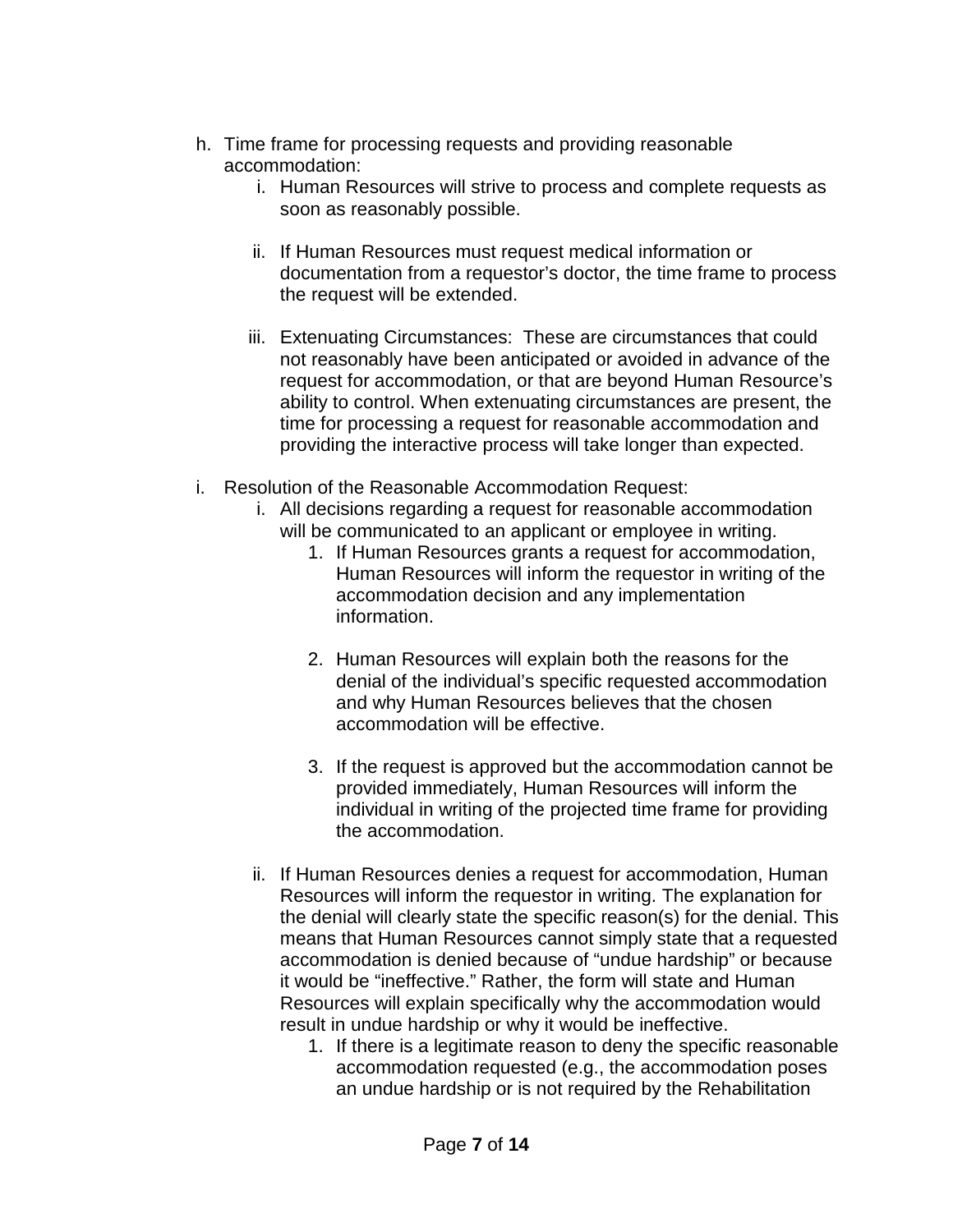Act), Human Resources will explore with the individual whether another accommodation would be possible. The fact that one accommodation proves ineffective or would cause undue hardship does not necessarily mean that this would be true of another accommodation.

- 2. If Human Resources offers an accommodation other than the one requested, but the alternative accommodation is not accepted, Human Resources will record the individual's rejection of the alternative accommodation. The law does not require the County to provide the requested accommodation; rather, the County if providing an accommodation need only provide an effective accommodation.
- iii. A supervisor who believes that an employee may no longer need a reasonable accommodation should contact Human Resources. Human Resources will decide if there is a reason to contact the employee to discuss whether he or she has a continuing need for reasonable accommodation.

# **II. Programs, Services, and Activities**

- a. Policy Statement: Sarpy County will ensure that no qualified disabled individual shall, solely on the basis of his or her disability, be excluded from the participation in, be denied the benefits of, or be subjected to discrimination under any of its programs, services, or activities as provided by Section 504 of the Rehabilitation Act of 1973 and the Americans with Disabilities Act of 1990 (ADA). Sarpy County further ensures that every effort will be made to provide nondiscrimination in all of its programs or activities regardless of the funding source.
- b. Organization: The Acting Human Resource Director will serve as Sarpy County's ADA and Section 504 Compliance Coordinator. The Acting Human Resource Director will rely on other key staff members, including the County's Facilities Management Director, County Engineer, Deputy County Attorney, and Deputy County Administrator for assistance and support in the development, implementation, and monitoring of the County's Plan.
- c. Section 504/ADA Coordinator Responsibilities:
	- i. Serve as principal coordinator for ADA programs, policies, and procedures;
	- ii. Publicize the contact information of the designated ADA Coordinator;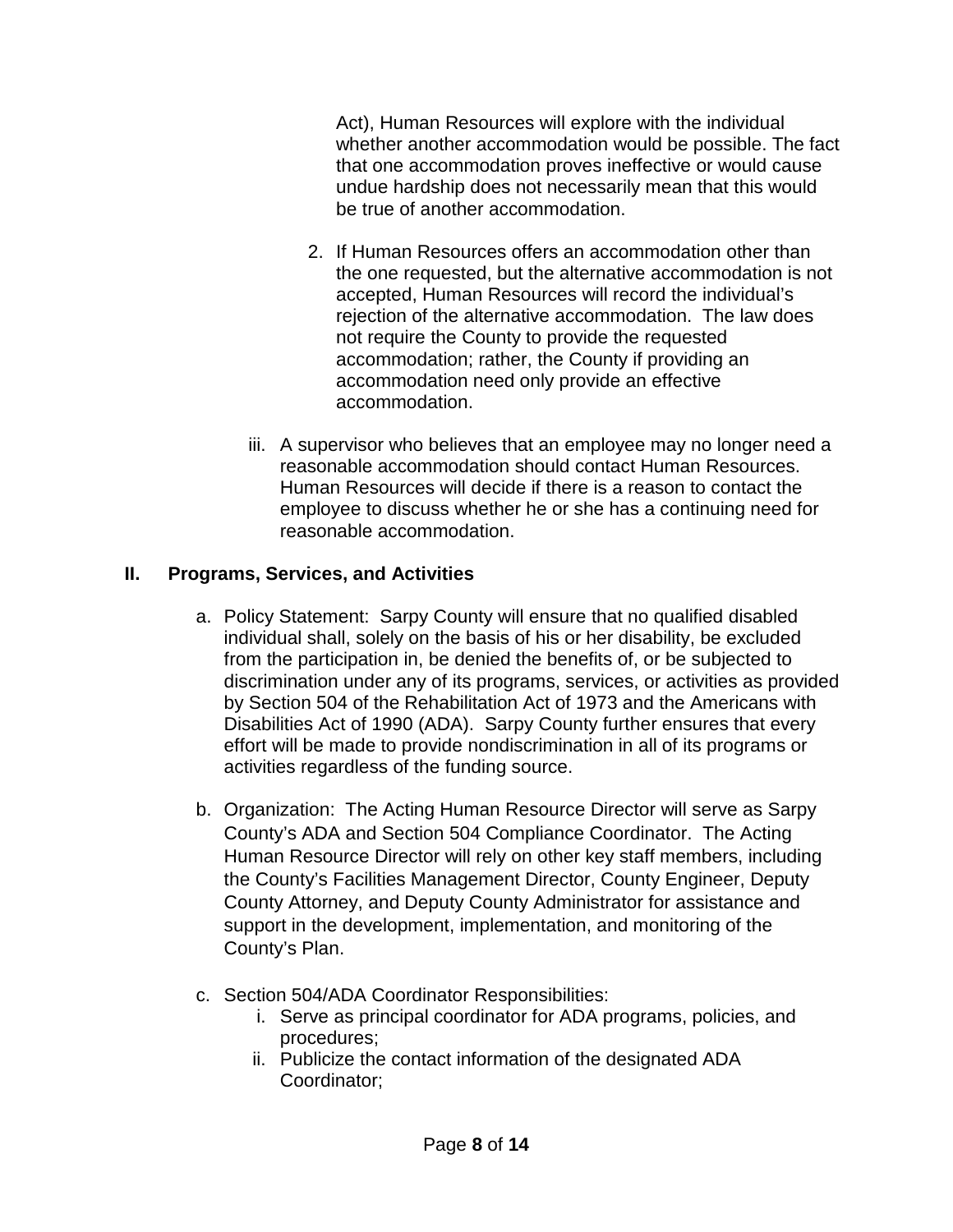- iii. Monitor and ensure compliance with ADA/504 and identify shortcomings and develop remedies;
- iv. Coordinate complaint procedures to ensure due process and provide prompt resolutions;
- v. Conduct reviews and prepare reports of accomplishments and problem areas as needed;
- vi. Coordinate and conduct training programs and provide assistance to managers and employees; and
- vii. Identify, investigate, and eliminate ADA/504 discrimination when found to exist.
- d. Section 504/ADA Notice to the Public:
	- i. Sarpy County does not discriminate on the basis of disability in admission to its programs, services, or activities, in access to them, in treatment of individuals with disabilities, or in any aspect of their operations and also does not discriminate on the basis of disability in its hiring or employment practices.
	- ii. This notice is provided as required by Title II of the Americans with Disabilities Act of 1990 and Section 504 of the Rehabilitation Act of 1973. Questions, complaints, or requests for additional information or accommodation regarding the ADA and Section 504 may be forwarded to the Human Resources Director at 402-593-4465.
- e. Section 504/ADA Self-Evaluation and Transition Plan: The Sarpy County Board of Commissioners adopted a self-evaluation and transition plan on October 21, 2014 by Resolution 2014-394. Before passage of the Resolution, the County Board Held a Public Hearing on the self-evaluation and transition plan on September 30, 2014 followed by an open public comment period from October 1, 2014 through October 15, 2014. The self-evaluation and transition plan documents are available at http://www.sarpy.com/humanresources/ada.html or inspection in hard copy form in the Human Resources Department.

## **III. Complaint Procedures applicable to Sections I and II**

- a. Individuals who believe they have been the victims of conduct prohibited by this Policy or believe they have witnessed such conduct shall discuss their concerns with their immediate supervisor or Human Resources. In order to have the complaint considered for review, the complainant must file the complaint no later than 60 days after:
	- i. The date of alleged act of wrongdoing; or
	- ii. Where there has been a continuing course of conduct, the date on which that alleged conduct was discontinued.
	- iii. In either case (i) or (ii), Sarpy may extend the time for filing or waive the time limit in the interest of justice, specifying in writing the reason for so doing.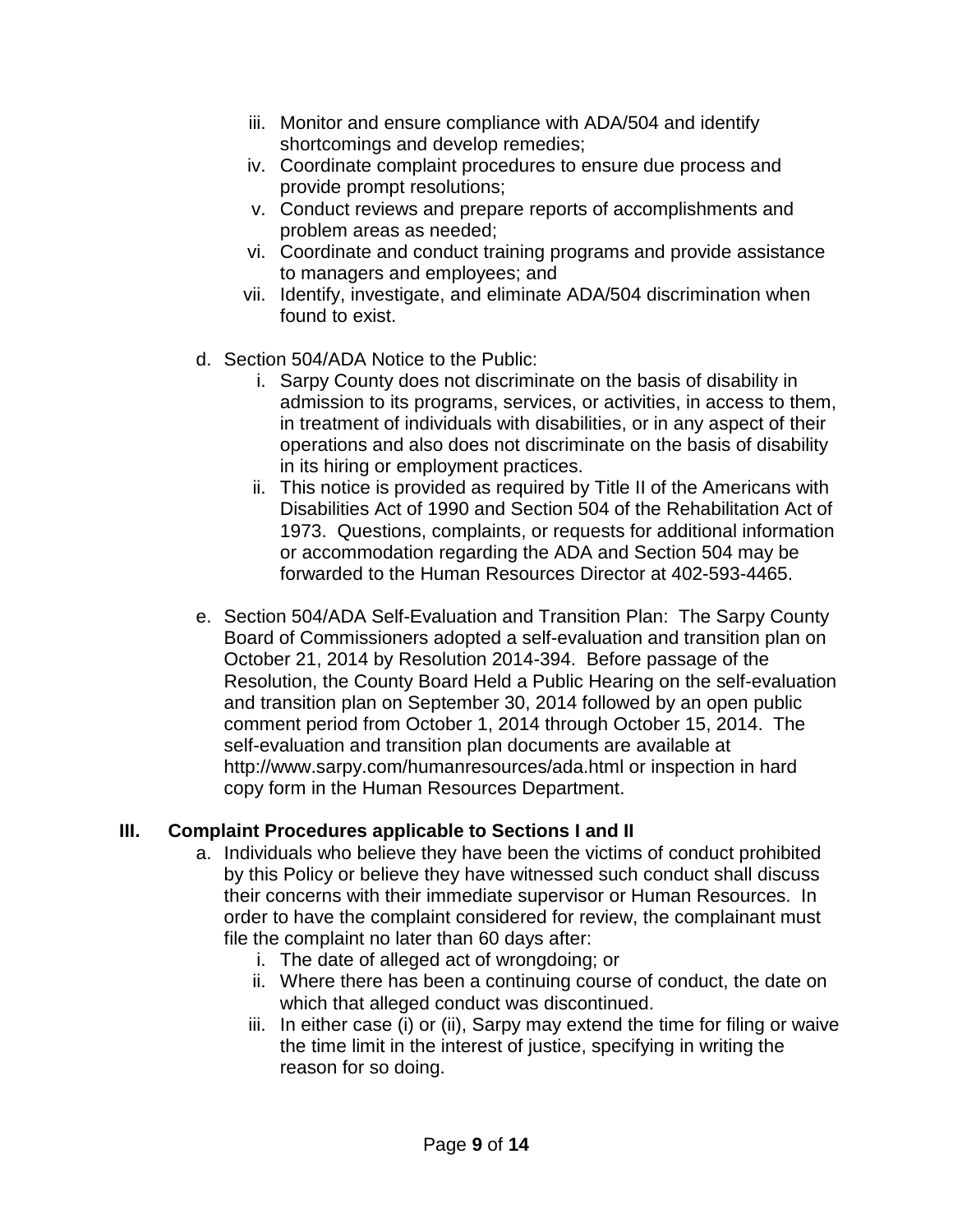- b. Complaints shall be in writing and shall be signed by the complainant and/or the complainant's representative. Complaints shall set forth as fully as possible the facts and circumstances surrounding the claimed Policy violation. In the event that a person makes a verbal complaint to an official or employee of Sarpy, the person shall be interviewed by the Human Resources Director and encouraged to reduce the complaint to writing.
- c. Within 10 calendar days, the Human Resources Director will acknowledge receipt of the allegation.
- d. Within 30 calendar days after receipt of the allegation, if necessary, the Human Resources Director will begin to conduct an investigation of the allegation and will thereafter timely render a final decision for action in a report of findings. The investigation may include individual interviews with the parties involved and, where necessary, with individuals who may have observed the alleged conduct or may have other relevant knowledge.
- e. Confidentiality will be maintained throughout the investigatory process to the extent consistent with adequate investigation and appropriate corrective action.
- f. Retaliation against an individual for reporting an alleged Policy violation or for participating in an investigation, is a serious violation of this Policy and will be subject to disciplinary action. Acts of retaliation should be reported immediately and will be promptly investigated and addressed.
- g. False and malicious complaints of wrongdoing (as opposed to complaints that, even if erroneous, are made in good faith) may be the subject of appropriate disciplinary action.
- h. Responsive action will be recommended as warranted and may include training, referral to counseling or disciplinary action such as a warning, reprimand, withholding of a promotion or pay increase, reassignment, temporary suspension without pay, or termination.
- i. The Human Resources Director will notify the complainant in writing of the final decision reached and will advise the complainant of his/her appeal rights.

## **IV. Index**

a. Definitions applicable to Sections I and II<sup>1</sup>

l <sup>1</sup> The examples provided in the above terms are not meant to be all-inclusive and should not be construed as such. They are not the only conditions that are considered to be disabilities, impairments or reasonable accommodations covered by the ADA/ADAAA policy.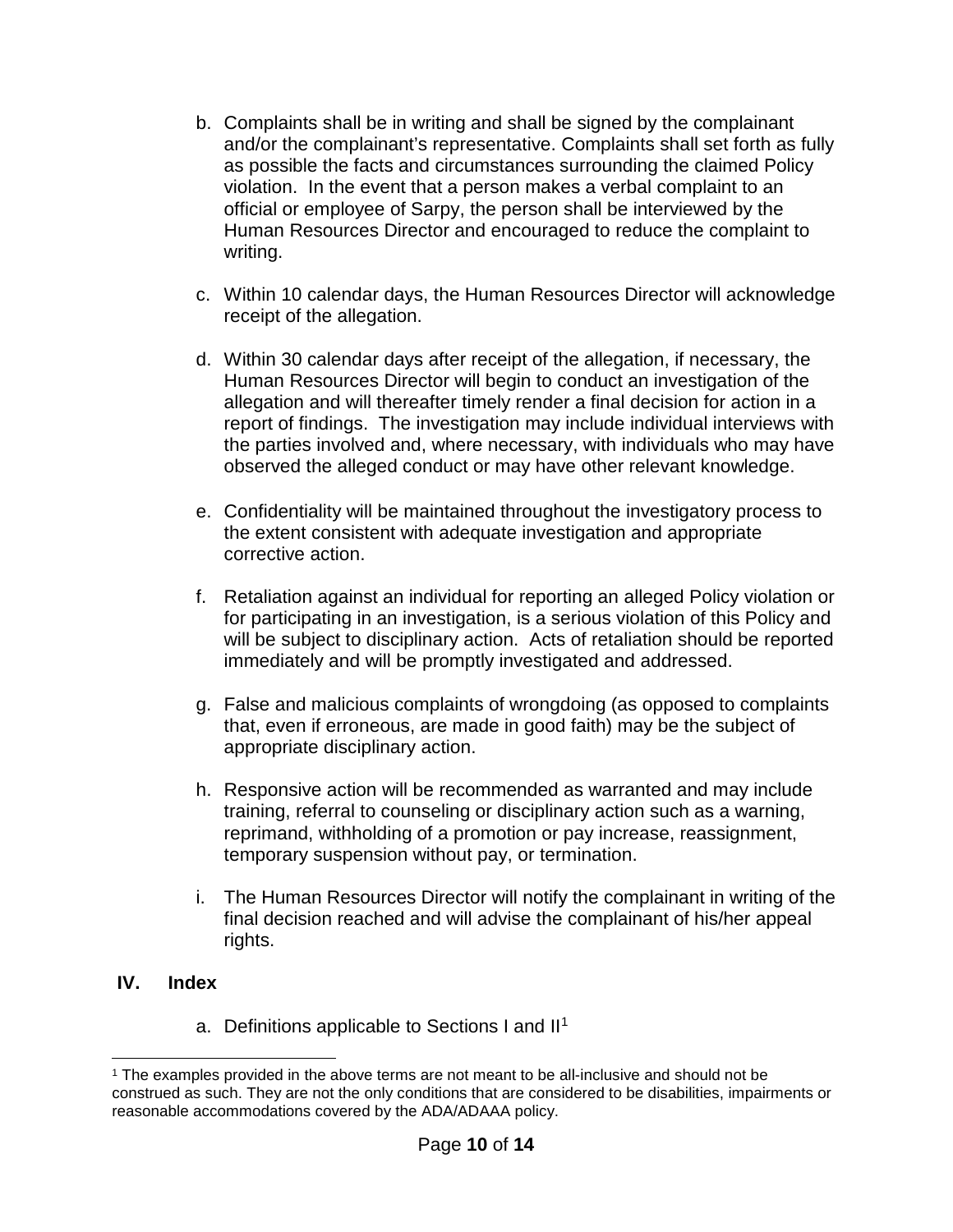- i. Disability: A physical or mental impairment that substantially limits one or more major life activities of the individual, a record of such an impairment, or being regarded as having such an impairment.
- ii. Major life activities: Term includes caring for oneself, performing manual tasks, seeing, hearing, eating, sleeping, walking, standing, lifting, bending, speaking, breathing, learning, reading, concentrating, thinking, communicating and working.
- iii. Major bodily functions: Term includes physical or mental impairment such as any physiological disorder or condition, cosmetic disfigurement or anatomical loss affecting one or more body systems, such as neurological, musculoskeletal, special sense organs, respiratory (including speech organs), cardiovascular, reproductive, digestive, genitourinary, immune, circulatory, hemic, lymphatic, skin and endocrine. Also covered are any mental or psychological disorders, such as intellectual disability (formerly termed "mental retardation"), organic brain syndrome, emotional or mental illness and specific learning disabilities.
- iv. Substantially limiting: In accordance with the ADAAA final regulations, the determination of whether an impairment substantially limits a major life activity requires an individualized assessment, and an impairment that is episodic or in remission may also meet the definition of disability if it would substantially limit a major life activity when active. Some examples of these types of impairments may include epilepsy, hypertension, asthma, diabetes, major depressive disorder, bipolar disorder and schizophrenia. An impairment, such as cancer that is in remission but that may possibly return in a substantially limiting form, is also considered a disability under EEOC final ADAAA regulations.
- v. Direct threat: A significant risk to the health, safety or well-being of individuals with disabilities or others when this risk cannot be eliminated by reasonable accommodation.
- vi. Qualified individual: An individual who, with or without reasonable accommodation, can perform the essential functions of the employment position that such individual holds or desires.
- vii. Reasonable accommodation: Includes any changes to the work environment and may include making existing facilities readily accessible to and usable by individuals with disabilities, job restructuring, part-time or modified work schedules, telecommuting,

l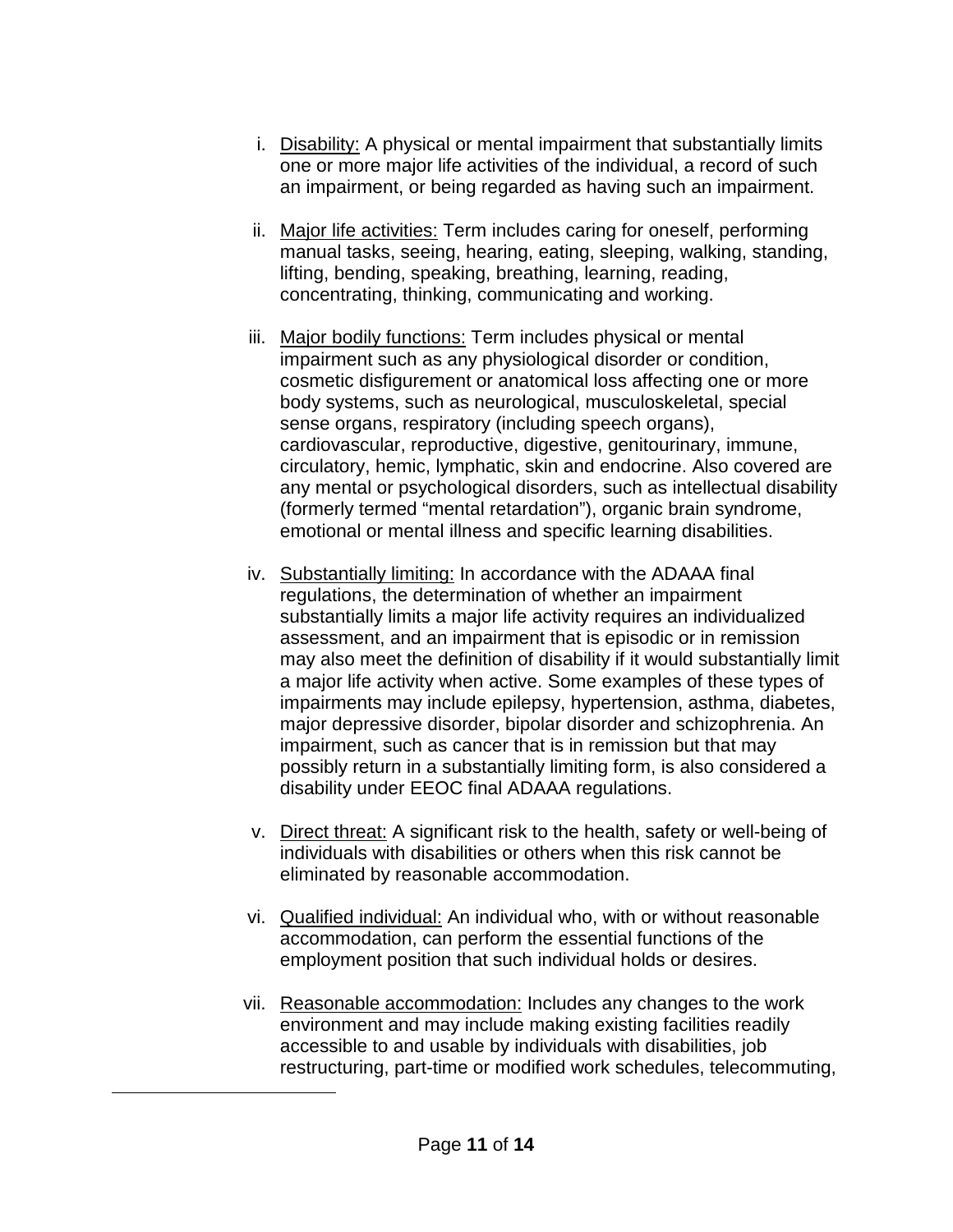reassignment to a vacant position, acquisition or modification of equipment or devices, appropriate adjustment or modifications of examinations, training materials or policies, the provision of qualified readers or interpreters, and other similar accommodations for individuals with disabilities.

- viii. Undue hardship: An action requiring significant difficulty or expense by the employer. In determining whether an accommodation would impose an undue hardship on a covered entity, factors to be considered include:
	- 1. The nature and cost of the accommodation.
	- 2. The overall financial resources of the facility or facilities involved in the provision of the reasonable accommodation, the number of persons employed at such facility, the effect on expenses and resources, or the impact of such accommodation on the operation of the facility.
	- 3. The overall financial resources of the employer; the size, number, type and location of facilities.
	- 4. The type of operations of the County and/or applicable Department, including the composition, structure and functions of the workforce; administrative or fiscal relationship of the particular facility involved in making the accommodation to the employer.
	- ix. Essential functions of the job: Term refers to those job activities that are determined by the employer to be essential or core to performing the job; these functions cannot be modified.
	- x. Supervisor: Elected Official, Department Head, Chief Deputy, or designee.
- b. Authorities applicable to Sections I and II (non-exhaustive):
	- i. Section 504 of the Rehabilitation Act of 1973, as amended, provides that "No otherwise qualified disabled individual in the United States, as defined in section 7(6), shall, solely by reason of his disability, be excluded for the participation in, be denied the benefits of, or be subjected to discrimination under any program or activity receiving Federal financial assistance."
	- ii. 29 USC 794 (October 29, 1992 to the Rehabilitation Act of 1973) substitutes "a disability" for "handicaps" and "disability" for "handicap."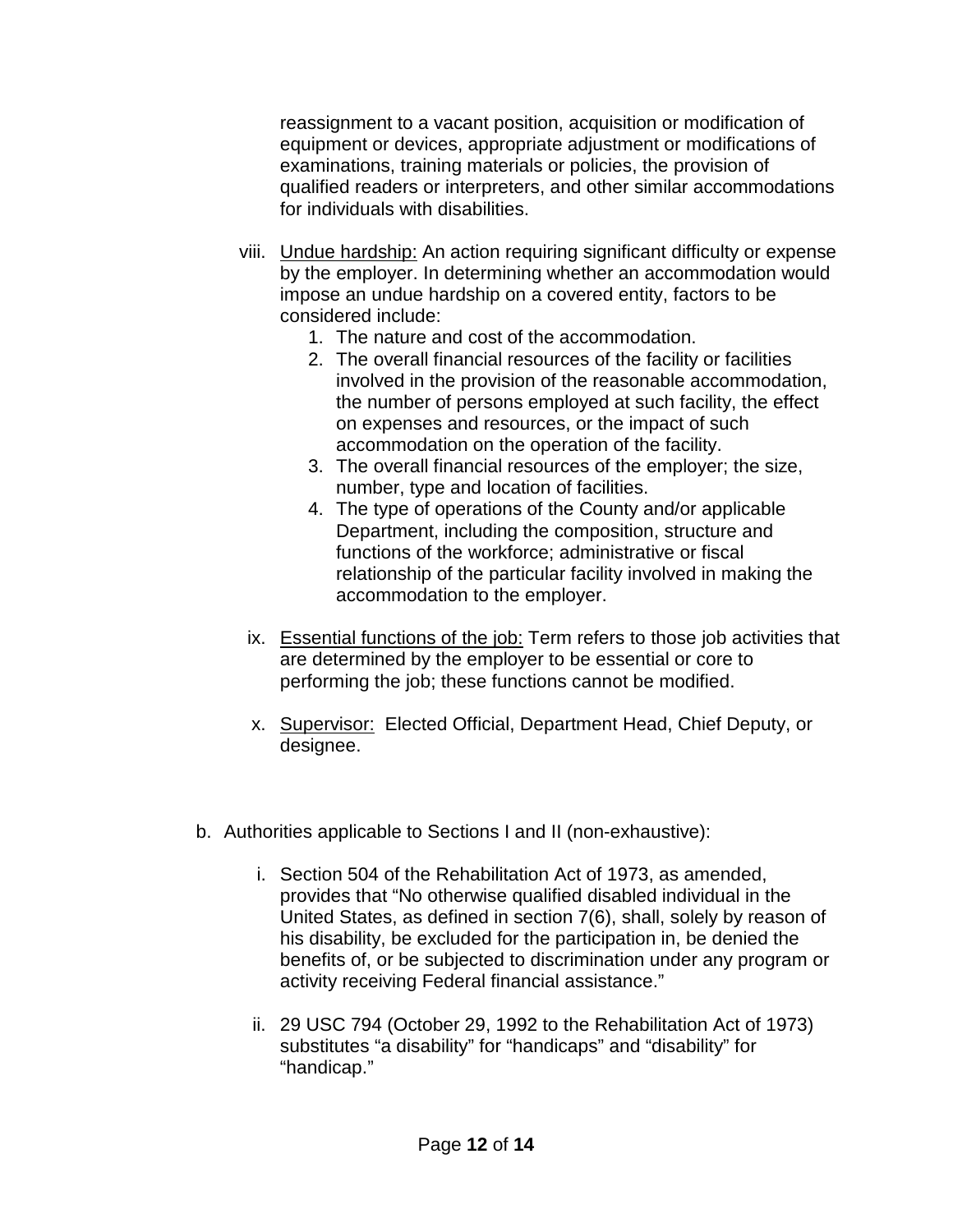- iii. 49 CFR Part 27.13 (Nondiscrimination on the Basis of Disability in Programs and Activities Receiving or Benefiting from Federal Financial Assistance) states, "This part applies to each recipient of Federal financial assistance from the Department of Transportation and to each program or activity that receives or benefits from such assistance."
- iv. 49 CFR Part 28.102 (Enforcement of Nondiscrimination on the Basis of Disability in Programs or Activities Conducted by the Department of Transportation) states, "This part applies to all programs or activities conducted by the Department of Transportation except for programs and activities conducted outside the United States that do not involve individuals with disabilities in the United States."
- v. 28 CFR Part 35 (Judicial Administration) states that: "The purpose of this part is to effectuate Subtitle A of Title II of the ADA which prohibits discrimination on the basis of disabilities by public entities."
- vi. 49 CFR Part 27 (Nondiscrimination on the Basis of Disability in Programs and Activities Receiving or Benefiting from Federal Financial Assistance) states, "The purpose of this part is to carry out the intent of Section 504 of the Rehabilitation Act of 1973 (29 USC 794) as amended, to the end that no otherwise qualified disabled individual in the United States shall, solely by reason of his or her disability, be excluded from the participation in, be denied the benefits or, or be subjected to discrimination under any program or activity receiving Federal financial assistance."
- vii. 49 CFR Part 28-140 (Employment) states that, "(a) No qualified individual with disabilities shall, on the basis of disability, be subjected to discrimination in employment under any program or activity conducted by the Department," and "(b) The definitions, requirements, and procedures of Section 504 of the Rehabilitation Act of 1973 (29 USC 791), as established by the Equal Employment Opportunity Commission in 29 CFR Part 1613, shall apply to employment in federally conducted programs or activities."
- viii. 29 CFR Part 1613 (Equal Employment Opportunity in the Federal Government) states that: "It is the policy of the Government of the United States…to provide equal opportunity in employment for all persons to prohibit discrimination in employment because of race, color, religion, sex, or national origin and to promote the full realization of equal employment opportunity through a continuing affirmative program in each agency."